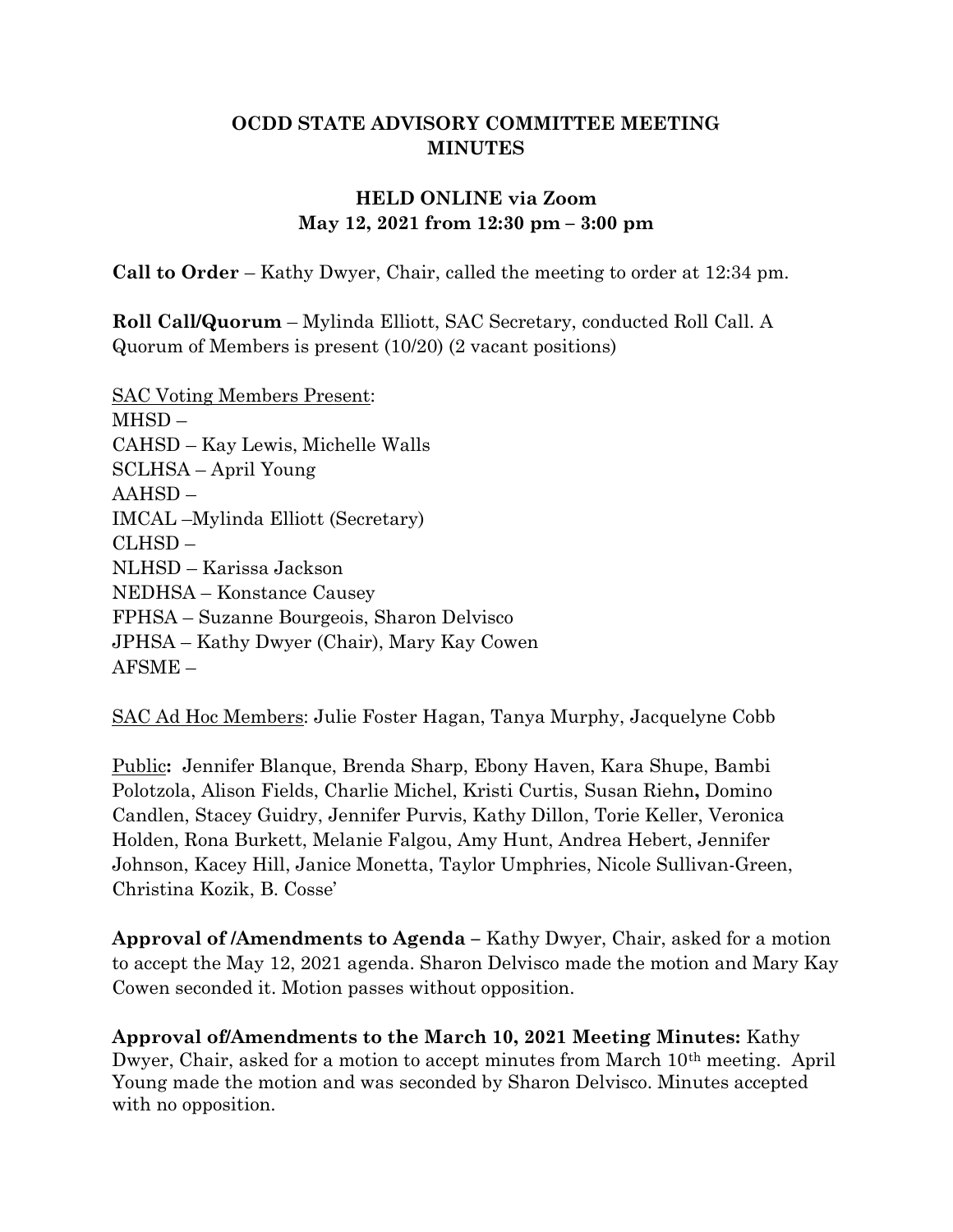Public Comments: Kara commented that a family was told by a SUN Assessment screener that "because they were married and owned a home," that regardless of what is wrong with a child they would automatically be scored a zero on the SUN Assessment. The issue came up at an IFS meeting in Region II Capital Area Human Services District (CAHSD). Tanya Murphy remarked that is incorrect information and there is no situation where anyone receives an automatic score for any reason and that she would follow-up with CAHSD.

Dental Task Force for Adults with DD report by Mary Kay Cowen: HB 172: Comprehensive Services for Adults with Intellectual/Developmental Disabilities, passed in the House Health and Welfare and Appropriations Committees. The bill now goes to the full House for a vote and then on to the Senate. Kathy and Mary Kay have been contacted by a national organizations interested in the bill and emulating in other states the work they've accomplished. HCR34 is being heard today in the Senate Health and Welfare Committee. HCR34 is to conduct a study of what the per diem reimbursement rate needs to be for ICF/DD residents to receive the dental services in HB172. Everyone is encouraged to contact your legislators and share action alerts. Contact Kathy at kedwyer@cox.net for any updates and if you wish to be added to the Dental Task Force Action Alert list.

Kathy added that the Dental Task Force was connected with Families USA, a national organization. The organization publishes a lot of articles with helpful data and research. They were also connected with Barbie Vartanian with Project Accessible Oral Health and several other national individuals/organizations, e.g., Dr. Steven Perlman, founder of the Special Olympic International's Smile Dental Program and founder of the American Academy of Developmental Medicine and Dentistry. Dr. Perlman helped provide dental assistance to Rosemary Kennedy. The national organizations would like to emulate what is being done in Louisiana. Kathy and Mary were also invited to speak at a National Summit in September that will target all state Medicaid directors, federal legislators, and dental professionals to talk about the Dental Task Force and the legislative success we've had with HB172 and HCR34.

#### OCDD Report: Julie Foster Hagan, Assistant Secretary

Budget Update

- No cuts to waiver services or ICFs (possible rate increases for providers, depending on the final outcome of the budget and available funding streams)
- No major change to EarlySteps funding (we have some money left over this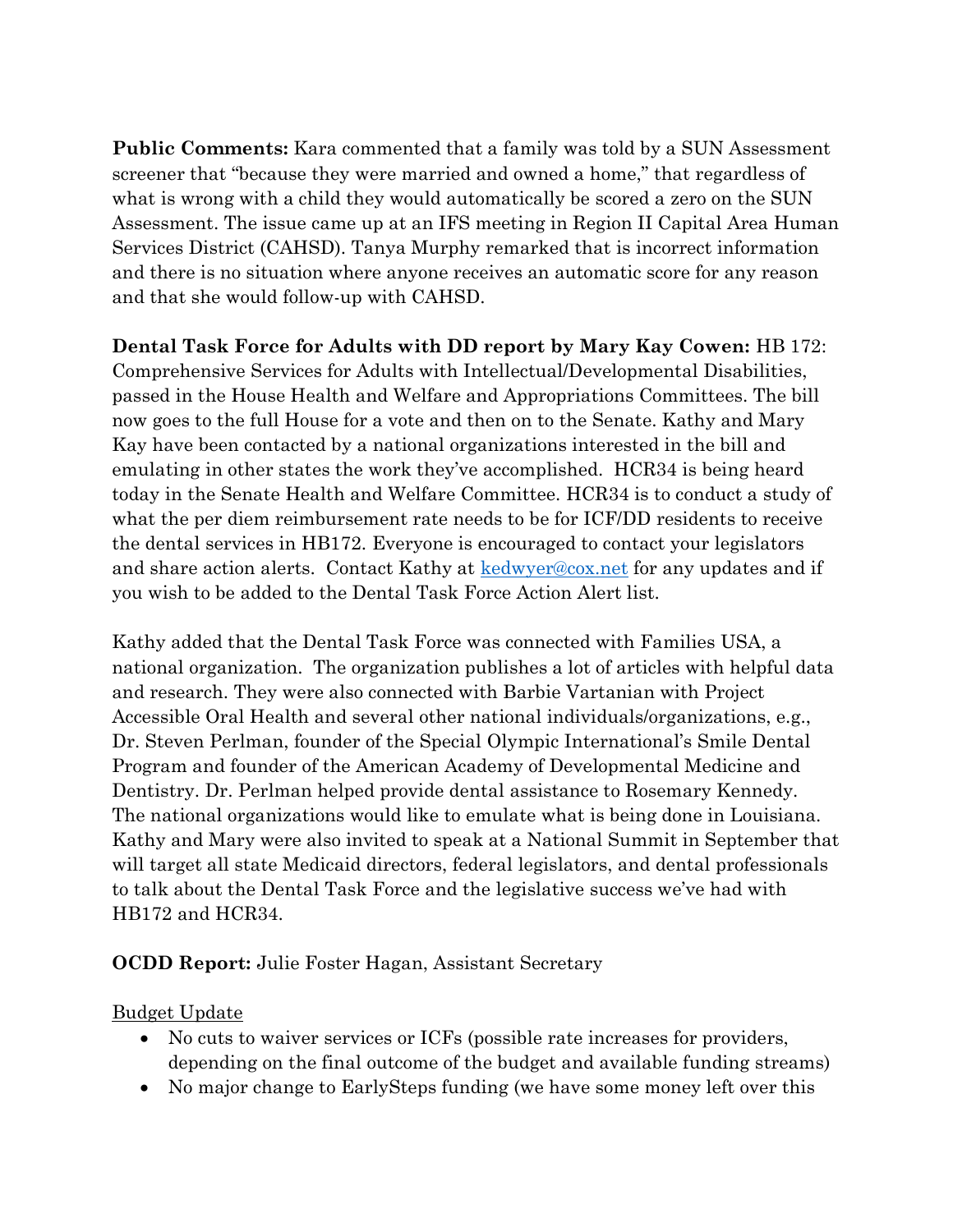year in EarlySteps because there are less children and less services being used under COVID)

• OCDD Central Office is losing two positions: no other major changes. Two positions that were eliminated were administrative and fiscal. Kathy asked if the 2 positions would affect work needing to be done by OCDD. Julie said that the two positions were vacant for at least a year and have managed without them.

## Legislative Update

- HB 172: Medicaid coverage for comprehensive dental coverage for adults with I/DD in the waiver
- HB 204: Requires OCDD and OAAS to continue some Appendix K Exceptions: e.g., the 16-hour rule, family members as paid caregivers, and virtual visits. The bill did not pass but OCDD is working on continuing these exceptions on a permanent basis with or without legislation.
- HCR 34: Study regarding potential means of financing dental care for adult residents of ICF/DDs
- HB 697, legislation from Senators Cortez and Ward, allocates funding from gambling fees and licenses to the Community and Family Support Trust Fund (50% goes to Early Intervention and 50% goes to other programs)
- HCR 45: Study concerning the feasibility and desirability of implementing a system for tracking the location of children with I/DD who elope.

## COVID Update

- 1. ICFs
	- a. Positivity:
		- Approximately 2773 of 3540 ICF (private) residents tested.
		- 995 positive cases. No change (averaging 30 new cases reported weekly).
		- 170 cluster facilities (2 or more cases) no change
		- $\bullet$  62 deaths no change

#### b. Vaccinations

| Total     | Vaccine   | Vaccine   | % Vaccine | % Vaccine |
|-----------|-----------|-----------|-----------|-----------|
| Residents | Initiated | Completed | Initiated | Completed |
| 3893      | 3261      | 2787      | - 83.77   | 71.59     |

- 2. Home and Community Base Waivers
	- a. Positivity: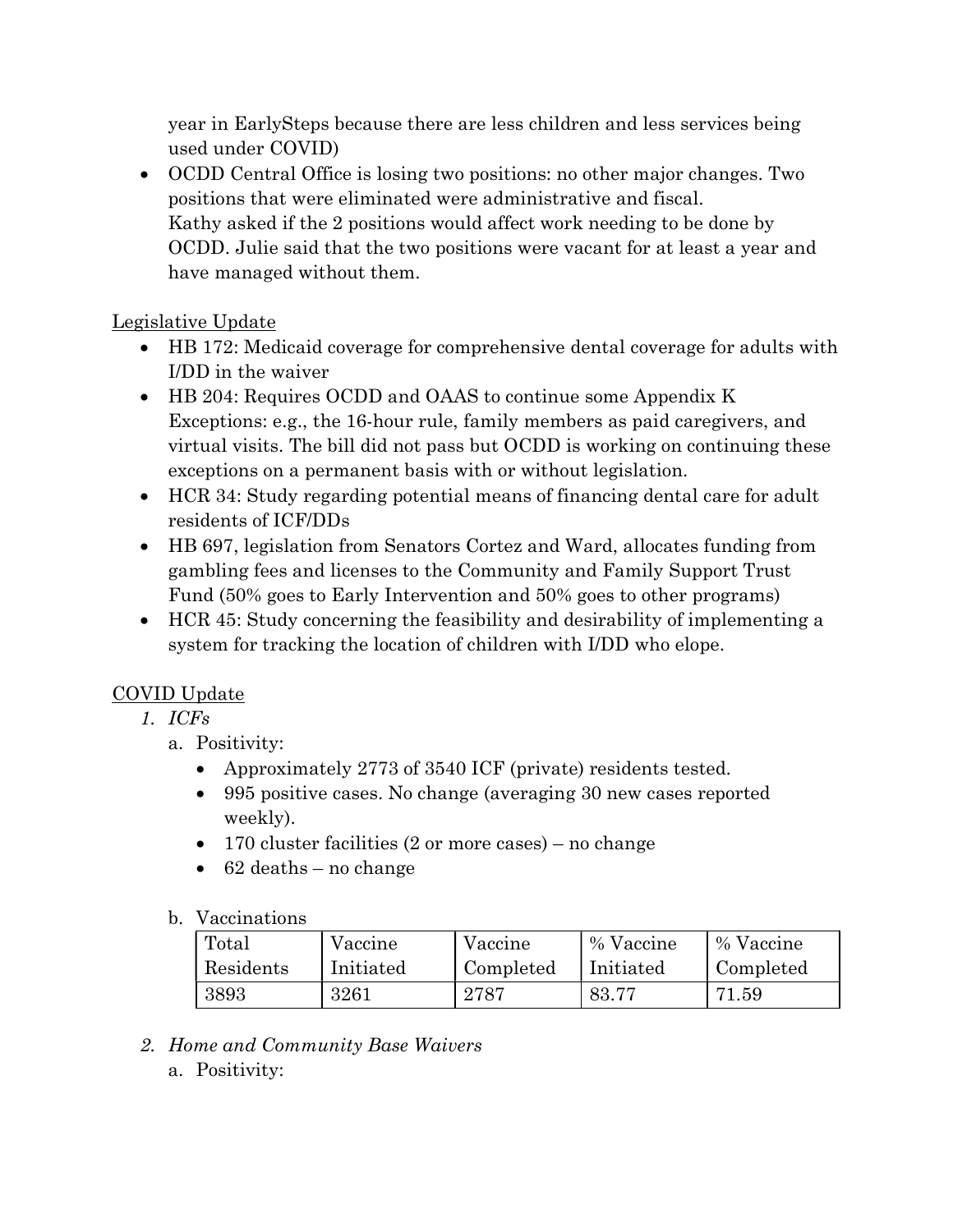| <b>Recipients</b> | # COVID-positive<br>Cases | # Hospitalized | # Deceased |
|-------------------|---------------------------|----------------|------------|
| 13,591            | 647                       | 176            | 34         |

- b. Vaccinations for all waiver programs:
	- As of 4/26, the following is true for waiver participants (25,923 people):
		- o 45% vaccine initiated.
		- o 37% fully vaccinated.
		- o 6,462 not willing to be vaccinated.
		- o 194 needing in-home vaccination.

Just set up a phone number that goes directly to the sites for those who need in home vaccination to call and someone will come to their home and vaccinate that person and, if they would like, the family member in the home they can be vaccinated also.

- As of 5/6, the following is true for waiver direct care provider staff (32,806 people) and support coordinators (617 people)
	- o 35% vaccine initiated.
	- o 30% fully vaccinated.

With the Direct Care staff, we continue to focus on helping to make all information available about vaccinations. We are still getting questions about Day Hab programs reopening. We continue to have our numbers increase with vaccination and continue to look at the guidance related to our day program openings. We want to make sure that people have a choice on how they move forward.

Kathy asked if any consideration has been given in making vaccines mandatory in Day Hab facilities, that families have had to isolate long enough to keep their loved ones safe and now that a vaccine is available, if mandatory, it would assure the safety of all attending.

Julie responded saying, yes there's discussion about mandating vaccines and a lot of it is tied up in Legal. o my knowledge there's nothing that mandates the Home and Community providers to require vaccines. A couple of provider agencies has 100% vaccination because the supervisors are encouraging their employees to get the vaccine and ask questions about the vaccine. OCDD is looking to have a focus group for providers for them to share what it is they did to encourage employees to get vaccinated.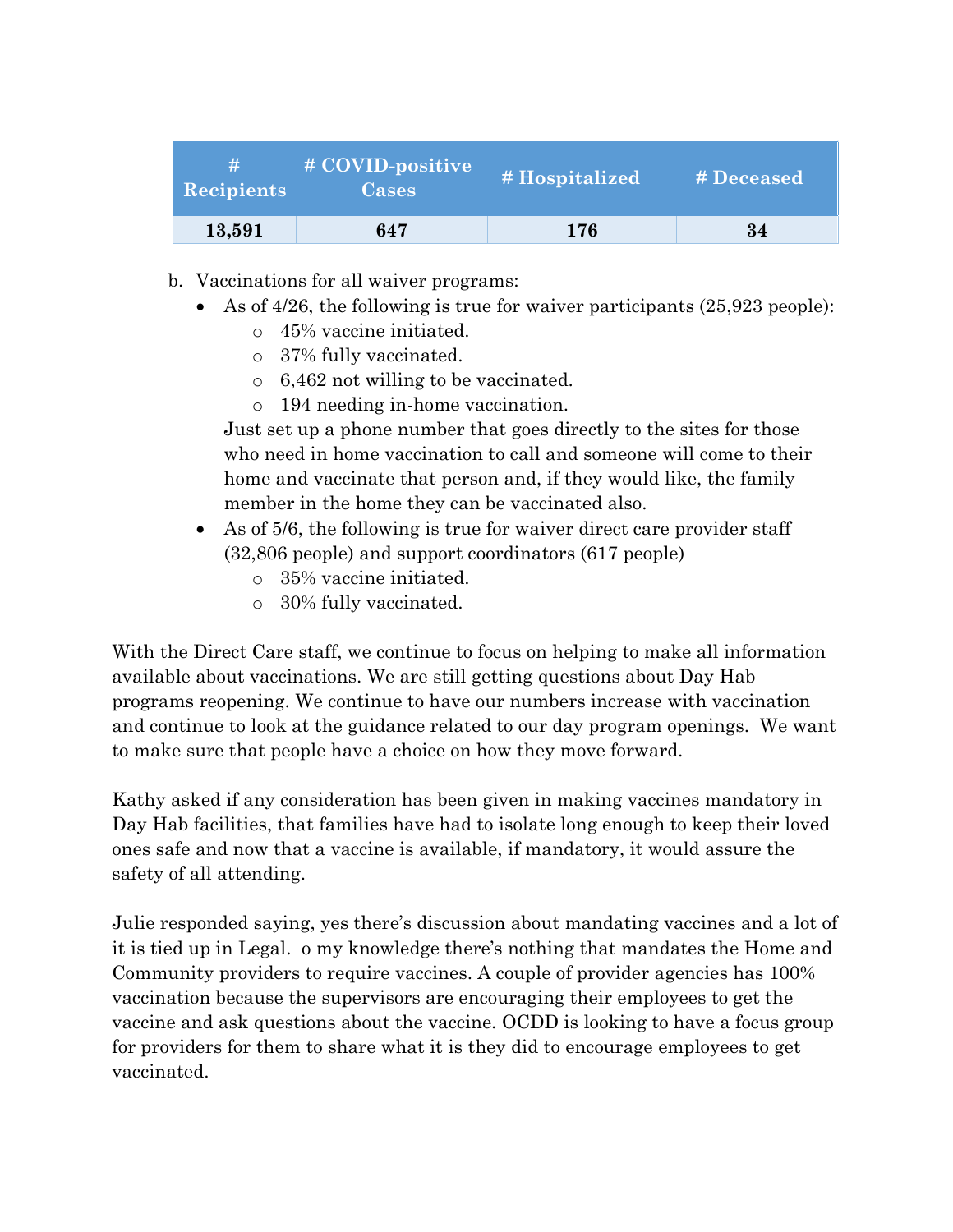OCDD Listening Session

- Sessions held on  $4/5/2021$  and  $4/8/2021$ .
- Summary of all feedback is on our OCDD website.
- Majority of feedback was around families as paid caregivers and need to utilize technology in the future
- OCDD will be considering all feedback as we look to move forward and trying to learn from other states to see what they have in place to meet the criteria.

## Update of Appendix K Exceptions in Waiver Application

- All exceptions are in place until 6 months after the Public Health Emergency (PHE) expires. It is currently set to expire 7/14/2021; it may be extended beyond this, it can only be extended for 90 days at a time)
- As noted, will be considering need for longer term changes and will plan focus groups and webinars to explain this as it progresses.

# American RESCUE Plan Act HCBS Funds Update

- Still awaiting guidance from CMS on how these funds may be utilized; they hosted an all-state call and advised it would be coming soon, but we are still waiting on this.
- Will be planning across all waivers for this and setting times for stakeholder feedback.

# Act 421: Children's Medicaid Option Update

- All ready on LDH end to begin as soon as CMS approves.
- We have asked but CMS has not advised of a possible date for approval.

## RAC / SAC Members

- Ethics decision / follow-up: LDH will be following ethics opinion on the conflict-of-interest concerns.
	- o At this time, I am aware of one pending nominee for RAC in Region 2. If there are others pending this decision or any you may have sent that were misplaced as we awaited this decision, please proceed with sending to OCDD for consideration.
- Process for appointing to RAC and SAC
	- o Nomination forms (make sure that you use the one titled RAC or SAC depending on which nomination is for) e-mailed to Jacquelyne Cobb and Julie Hagan
	- o OCDD AS will review and consider
		- If approved, letter will be drafted and sent to requesting party and SAC Chair and Secretary.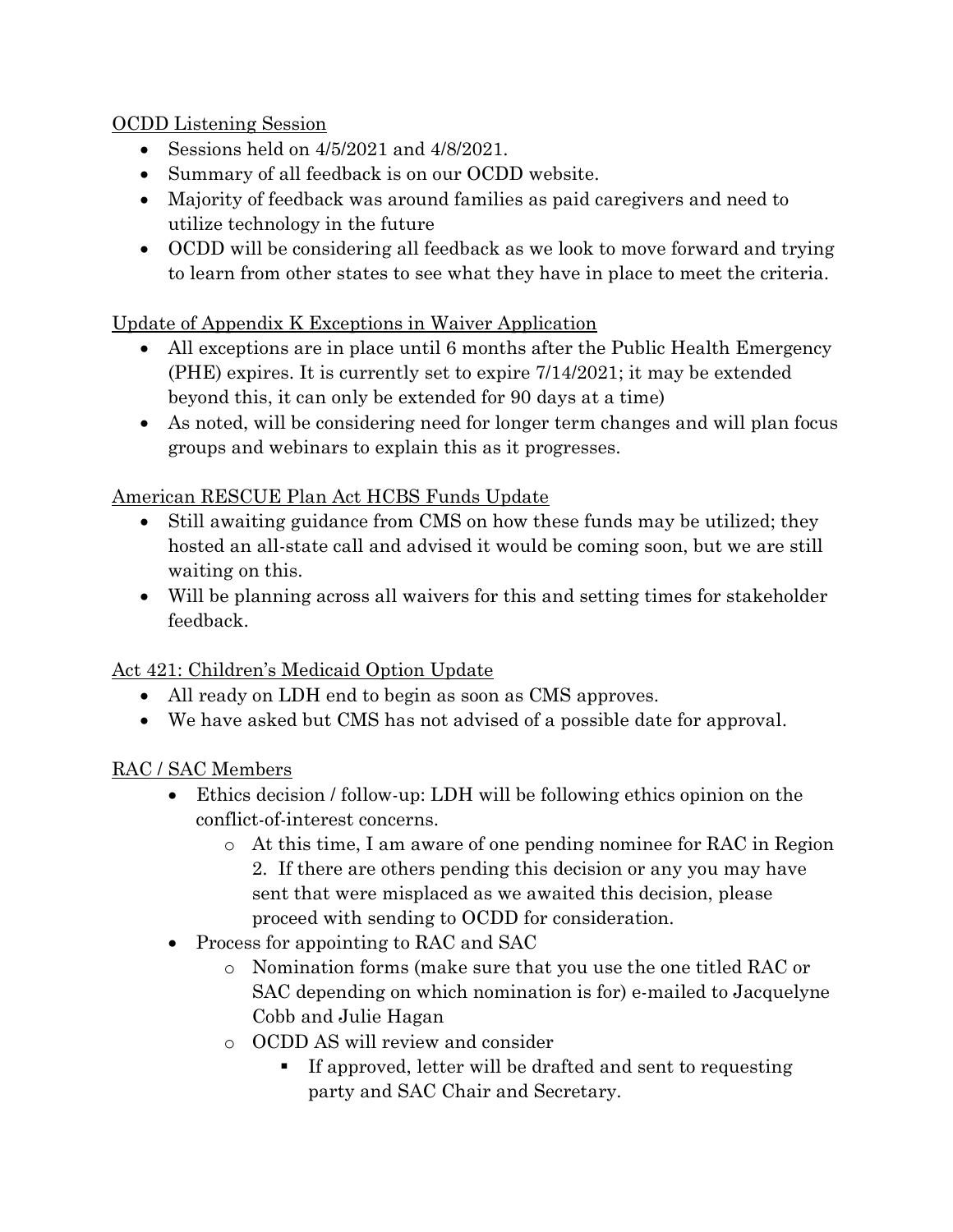- If questions or follow-up information is needed, this will be requested from the requestor
- If denied, requesting party and Chair and Secretary of SACC will be notified.

### EarlySteps Statewide Transition Data Report

When there are questions about the data they receive from EarlySteps and in PSD.

- Meetings with the LGEs occur if there is a poor result on a quarterly AP percentage on PI #22, the EarlySteps Transition Performance Indicator.
- Each LGE is discovering different issues as the year progresses with our new data set we are using for this indicator. As a result there is a natural progression towards more collaboration with the EarlySteps Regional Coordinators and the LGEs. It takes time to make effective changes, but it is working.

#### New Business

Presentation: Early Steps Transition to DD Services - Jennifer Johnson and Andrea Albert, FPHSA

Kathy introduced the next item on the agenda, i.e., a presentation by representatives from Region IX EarlySteps and the LGE who have a 95-97% transition rate into the program.

Sharon introduced the Region IX guests, i.e., Jennifer Johnson who is an Ad HOC member of the FPHSA Regional Advisory Committee. They are here to share how they achieved the full success of the referral program.

Jennifer Johnson – introduced herself as the Region IX Regional Coordinator for EarlySteps. The system that Jennifer Johnson, Andrea Albert and Taylor Umphries conducts begins as the child is 2.6 years of age. All families are offered the option and given information at intake into EarlySteps and other services. Decisions are reviewed annually by their Support Coordinators at 2.6 years of age (what is referred to as the packet) sent to FPHSA and sent by email to Jennifer, Taylor, Andrea and Janise Monetta. Each month Jennifer looks at a list of active children in Region IX and the packets are sent in to keep track and a reminder is sent to all coordinators at the beginning of the month to check cases. The middle of the month as packets come in another reminder is sent out. At the end of the month another reminder is sent to check with the coordinators individually based on their caseloads – they have the knowledge of whether the families said yes or no. Taylor is invited to the Transition Conference by the FSC. Andrea and Taylor check in with Jennifer after comparing lists and what is reviewed.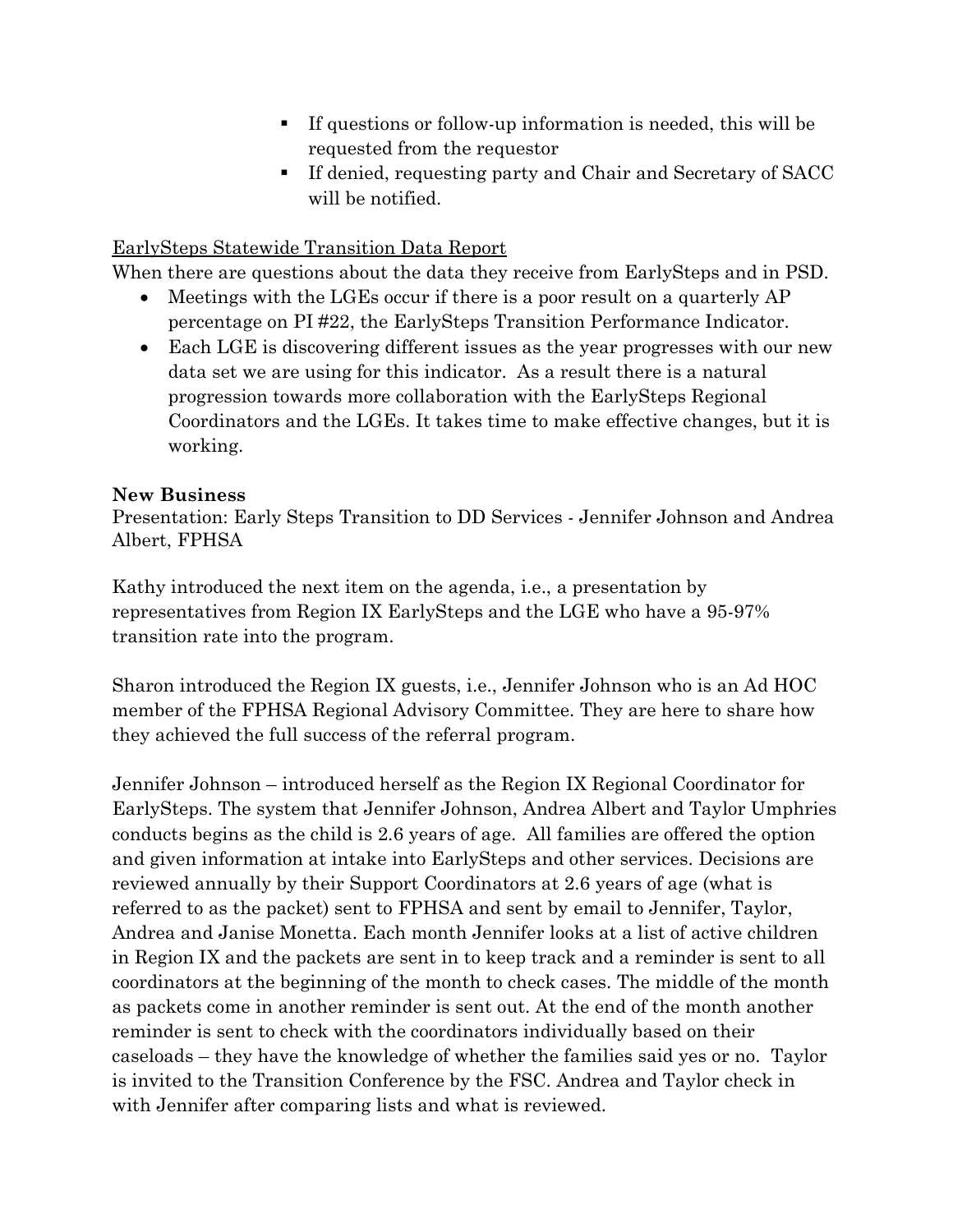Taylor Umphries – views EarlySteps transition and referral packets. Follows policy by contacting families via letters, email, and phone calls. Reaches out to the Support Coordinators when she has difficult time with families. Available for questions from Support Coordinators and families.

Andrea Albert – Performance Indicator for EarlySteps, report orally to OCDD the Statement of Approval, Denials and Closures. Takes data from EarlySteps – Covance Report Referrals. Compares data to the Performance Indicator for discrepancies. LGE reports all discrepancies to OCDD.

## Reports from Regional Advisory Committees

<u>Region I</u> – No representative

Region II – Kay Lewis: No report now because meeting will be Monday, May 17, 2021.

Region III – Alison Filce: Had a meeting April 27, 2021. No Quorum. Most of the members are expired, awaiting the Board of Ethics decision. Wes went over all the programs, but the top goal is the membership.

Region IV – no representative

<u>Region V</u> – Mylinda Elliott was the representative but had to leave early for an important meeting.

Region VI – no representative

Region VII – Karissa Jackson: Met on April 4, 2021. No Quorum. Another meeting is scheduled for May 18, 2021. A report is to follow.

Region VII – Konstance Causey: Meeting was held on April 27, 2021. Had a Quorum. Reported on Waivers also on IFS spending for the Quarter, HSIC Quarterly Report.

Four Indicators were not met:

- 1. Percentage of IFS Fund extended
- 2. Community Base Employment
- 3. Percentage of Waiver Participant Plan of Care
- 4. Percentage of EarlySteps Services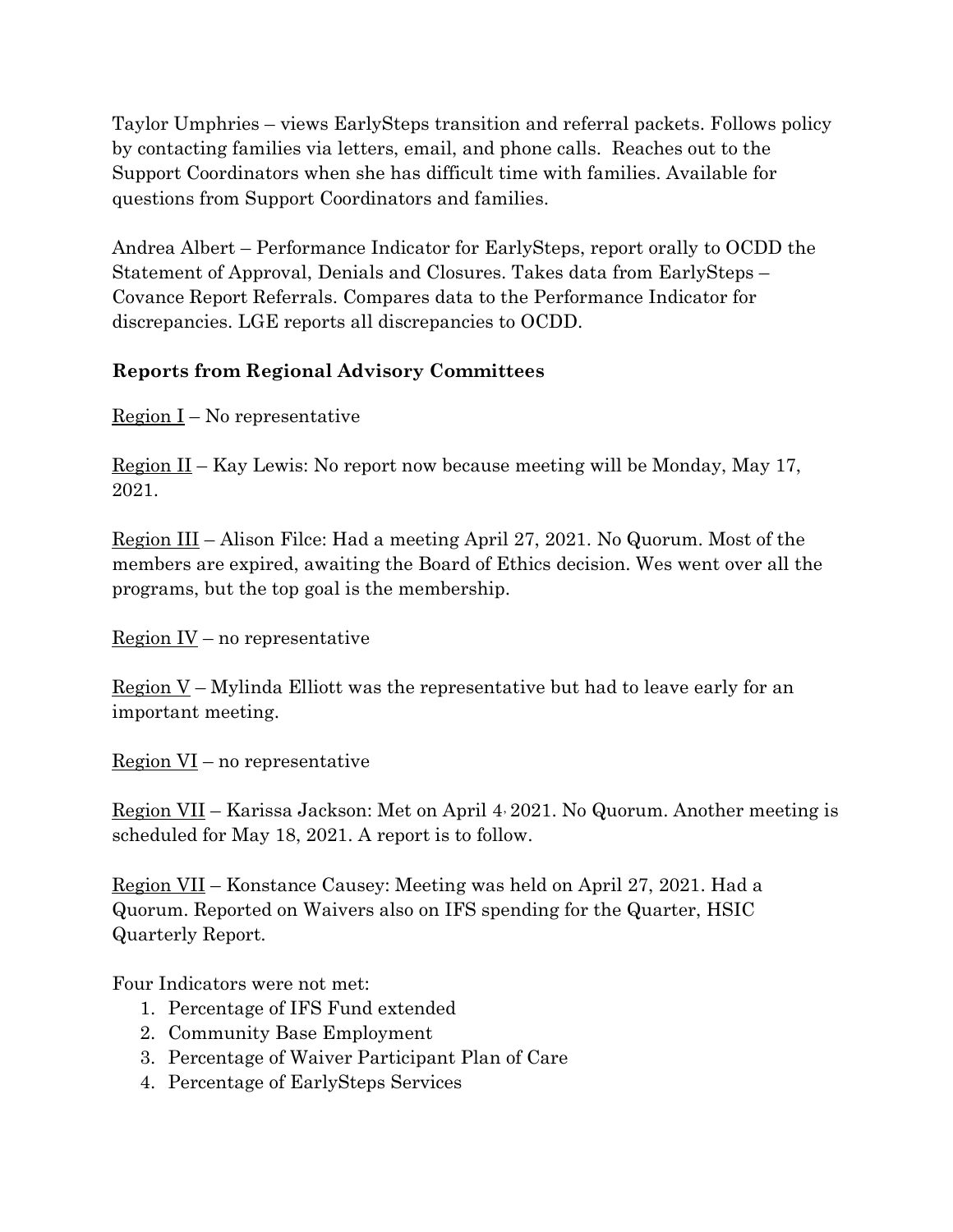Indicator #15 was not reported on, still working on recruitment to get more parents involved. Next meeting July 27,2021.

Region IX – Suzanne Bourgeois: Meeting was held on April 13, 2021: Had a Quorum. Florida Parish gave an update on vaccines, waiver update, 202 referrals to EarlySteps Region IX, average link is 5-6, update on the Appendix K, 421, 12 voting members, ICF 95% utilization, IFS Funds, Quality Report with Stats, People First gave a training, sent an email in support of the Dental Services, Next meeting is June 8, 2021.

Region X – Kathy Dwyer – Last meeting held on April 27, 2021. We had a Quorum, next meeting on July 27, 2021. IFS short on target because of vaccinations. Discussed the need for an Outreach Plan and suggested what activities should be conducted for the Outreach Plan. Reviewed current membership composition. Received 5 new membership applications: 4 parent applications and 1 self-advocate application. Reviewed the draft of the Board of Ethics opinion.

# Old Business

SAC Membership Update – members lacking from Region IV and Region VI. Kathy reached out to the Human Services Districts but has not received a response. Kathy requests if SAC members receive(d) an approval letter for the SAC, to please send copies to her, Mylinda, and Konstance or send to the SAC email at louisianasacdd@gmail.com so they can update the roster and keep track of the membership terms.

SAC Membership Conflict of Interest Update – Received an email from Mr. Bordelon with the Board of Ethics containing the final decision on conflict-ofinterest with members. Mr. Bordelon said there are no issues. FHF members are welcomed as members.

Public Comments: There were none.

Announcements: There were none.

Sharon Delvisco is piloting a webinar series that includes topics such as Online Safety, Texting and Phone Technology, Friendships. It will be held the last 2 weeks in June on a Friday.